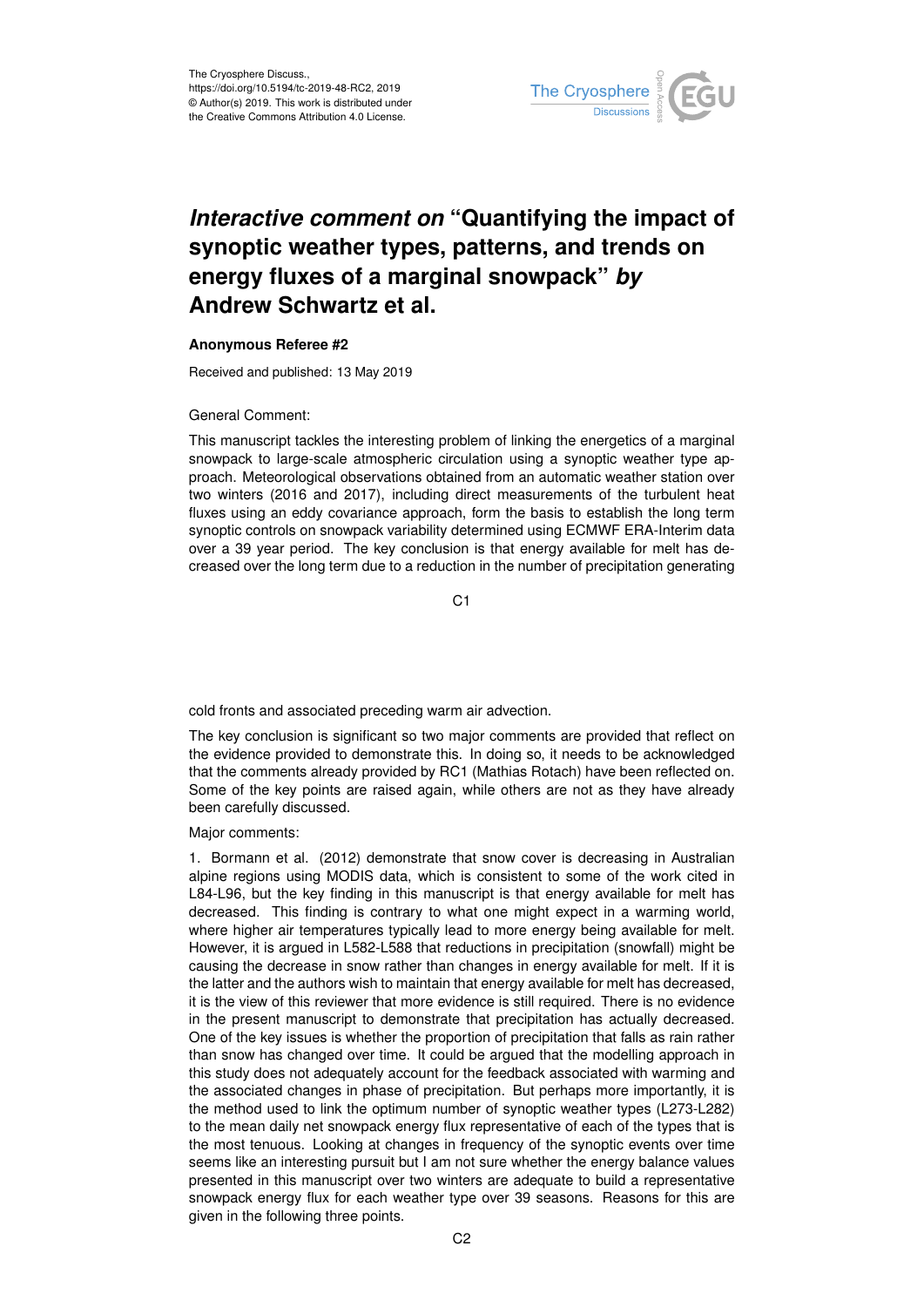2. RC1 raised the issue about how representative one site is for determining the energy available for melt for the entire alpine region. The answer to this question has actually been answered by some of the coauthors of the present manuscript in Bilash et al. (2019). It is clearly stated that "individual point measurements are unable to fully represent the variability in the snowpack across a catchment" and that "we show that recognizing and addressing this variability are particularly important for studies in marginal snow environments". This would seem to suggest that using a point based measurement to represent the energy status of the snowpack for the Australian Alps for the purpose of linking it to large-scale atmospheric circulation is unsatisfactory.

3. It could still be argued that a point based approach is a valuable first cut at the problem, but for this to be the case it is essential that the observational data and model are of the highest quality. The marginal snowpack being described appears to be particularly vulnerable to rain on snow events, and periods where snow disappears completely from the ground at some locations in the alpine catchment. It might be advisable to use a snow model that can account explicitly for the changes in temperature structure of the underlying soil and snowpack to enable a much more careful time series of snow depth and structure to be described, as well as to identify unequivocally when melt is occurring. This would allow the energy for melt to be explicitly described, as opposed to the energy balance of a cold winter snowpack, which is likely to have quite a different energy balance compared to conditions defined by melt (e.g. Cullen and Conway, 2015).

4. The post-processing and quality of the eddy correlation data has been raised by RC1, in particular the limitation of using look up tables to fill a large proportion of missing data. Importantly, it is unknown how much data during the prefrontal and frontal (periods of precipitation) are actually real, which is somewhat crucial given the importance placed on these weather types on both the energy status and precipitation. The question that begs to be asked in relation to this methodological issue is why depend on eddy correlation data to build a time series of energy exchanges over the

C3

two winters? Would an approach used by Bilash et al. (2018) not be more suitable, which would be to use high quality eddy correlation data to support a bulk aerodynamic method? Even the use of a degree-day approach might allow the key findings of this manuscript to be more robustly tackled, which is whether the energy status (arguably governed to some extent by warming) or changes in precipitation are controlling the change in snow cover through variations in weather types over a long period (39 years). The suggestions by RC1 about the post-processing of the eddy covariance data are very important, and once these have been done it is recommended that the authors carefully consider whether another approach should be adopted to construct an energy balance over multiple years (e.g. to use a more sophisticated snow model, or apply a bulk aerodynamic and/or a degree-day modelling approach).

## Other comments:

1. L43-44: It is stated that research related to synoptic influences on energy balance over marginal snowpacks are rare. To provide greater context for this, it might be useful to more carefully define marginal as there are a number of research articles linking energy exchanges over snow and synoptic conditions that the authors have not considered (e.g. Yarnal, 1984; Romolo et al., 2006; Käsmacher and Schneider, 2001; Matthews et al., 2015; Isaksen et al., 2016, Cullen et al., 2019).

2. L198-L288: No information about the calculation of QG is provided in the model description, despite being explicitly referred to in Section 3.2.3 and again in Section 4.1. As noted above, it might be worthwhile considering using a more comprehensive snow model that allows the evolution of the snowpack to be reconstructed and compared to observations. The approach to define whether a period is snow covered or not is described in Section 2.3 but from this it is hard to know just how much snow there is on the ground at any one time. Modelling the evolution of the snowpack and comparing that to observations would seem crucial given the emphasis on establishing the changes in the energetics of the snowpack over a longer temporal period.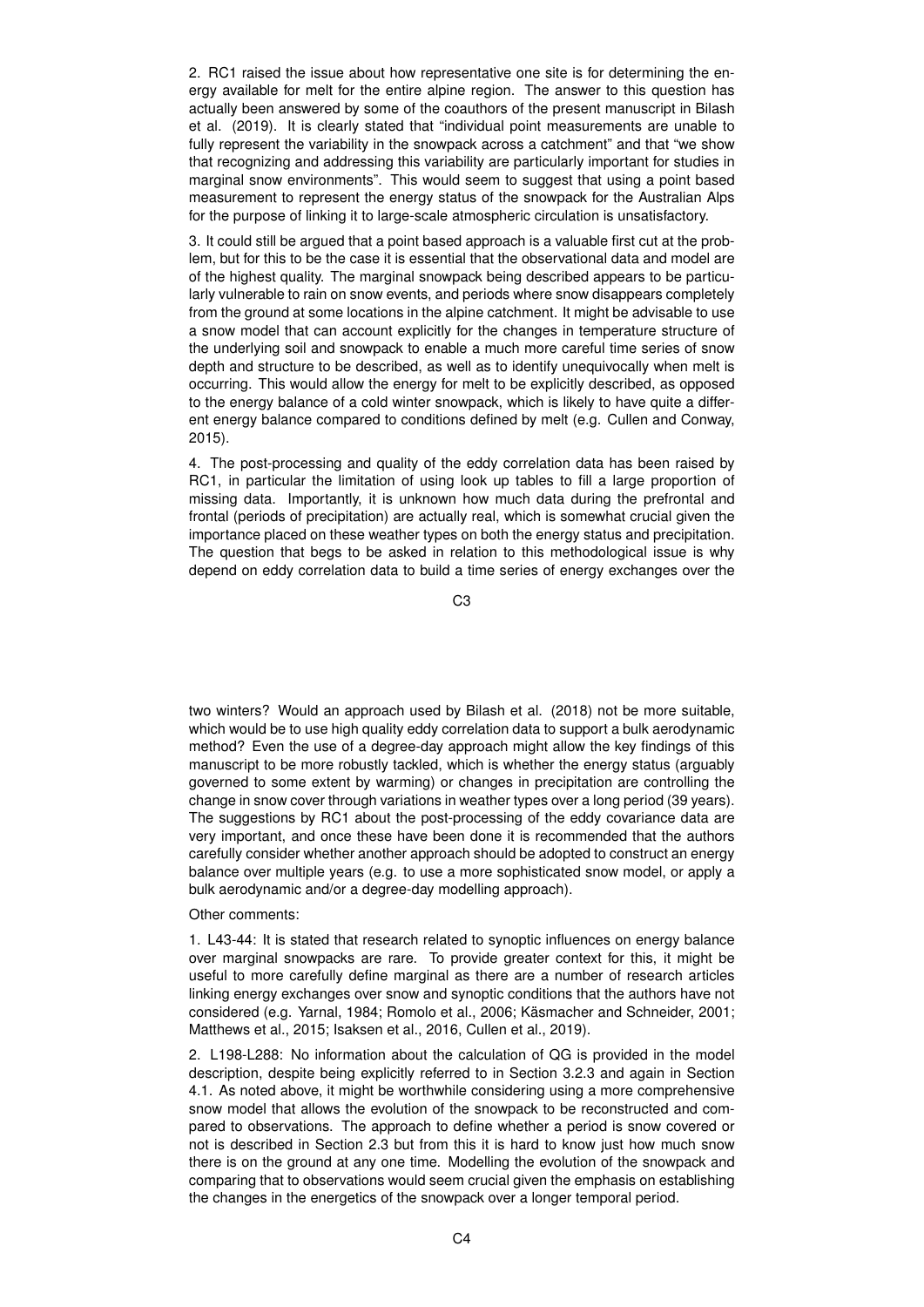3. Section 3.2; It could be useful to more carefully compare the energy balance results derived using the eddy covariance data in this study to those generated by Bilash et al. (2018) using a validated bulk aerodynamic approach. Monthly and entire cold season (winter) data could be compared prior to presenting it within a daily synoptic type framework. This suggestion stems from the fact that the presentation of the energy balance results in the current manuscript are framed differently to those described by Bilash et al. (2018), where it is stated that 80% of the energy is sourced from incoming longwave energy. It may be that the data are essentially the same but the way they are presented places emphasis on different components of the energy balance. For example, on L519 it is stated that net shortwave radiation contributes the largest amount of energy to the snowpack, which is a different message to Bilash et al. (2018).

4. L534-L537: It is suggested that "many prior works have not made the distinction" between shortwave and longwave radiation. Historically, this may have been the case but there are numerous examples of more recent research over snow and ice that have used similar radiometers to those used by the authors to carefully identify the importance of individual radiation terms. The importance of moisture and clouds has been focused on by a number of researchers working over mid-latitude glaciers and ice sheets.

## Technical and specific corrections

L132: There is a need to be more explicit that two winters are used as the observational dataset, not to just state when the observations began. L324: K and L are not explicitly defined in the manuscript in the form presented. L334: Manual classification of cloud cover requires clarification.

## **References**

Bilish, S. P., McGowan, H. A., and Callow, J. N.: Energy balance and snowmelt drivers of a marginal subalpine snowpack, Hydrological Processes, 32, 3837-3851, https://doi.org/10.1002/hyp.13293, 2018.

C5

Bilish, S. P., Callow, J. N., McGrath, G. S., and McGowan, H. A.: Spatial controls on the distribution and dynamics of a marginal snowpack in the Australian Alps, Hydrological Processes, https://doi.org/10.1002/hyp.13435, 2019.

Bormann, K. J., McCabe, M. F., and Evans, J. P.: Satellite based observations for seasonal snow cover detection and characterisation in Australia, Remote Sensing of Environment, 123, 57–71, https://doi.org/10.1016/j.rse.2012.03.003, 2012.

Cullen, N. J. and Conway, J. P.: A 22-month record of surface meteorology and energy balance from the ablation zone of Brewster Glacier, New Zealand, Journal of Glaciology, 61, 931–946, https://doi:10.3189/2015JoG15J004, 2015.

Cullen, N.J., Gibson, P.B., Mölg, T., Conway, J., Sirguey, P., and Kingston, D. G.: The influence of weather systems in controlling mass balance in the Southern Alps of New Zealand. Journal of Geophysical Research: Atmospheres, 124, https://doi:10.1029/2018JD030052, 2019.

Isaksen, K., Nordli, Ø., Førland, E. J., Łupikasza, E., Eastwood, S. and Niedźwiedź, T.: Recent warming on Spitsbergen - Influence of atmospheric circulation and sea ice cover. Journal of Geophysical Research: Atmospheres, 121, 11,913–11,931. https://doi:10.1002/2016JD025606, 2016

Käsmacher, O. and Schneider, C.: An objective circulation pattern classification for the region of Svalbard. Geografiska Annaler: Series A, Physical Geography, 93, 259-271. https://doi:10.1111/j.1468-0459.2011.00431.x, 2011.

Matthews, T., Hodgkins R., Wilby R. L., GuÃˇrmundsson S., Pálsson F., Björnsson H., & Carr S.: Conditioning temperatureâAT Rindex model parameters on synoptic weather types for glacier melt simulations. Hydrological Processes, 29, 1027-1045. https://doi.org/10.1002/hyp.10217, 2015.

Romolo, L., Prowse, T.D., Blair, D., Bonsal, B.R., & Martz, L.W.: The synoptic controls on hydrology in the upper reaches of the Peace River Basin. Part I: Snow Accumu